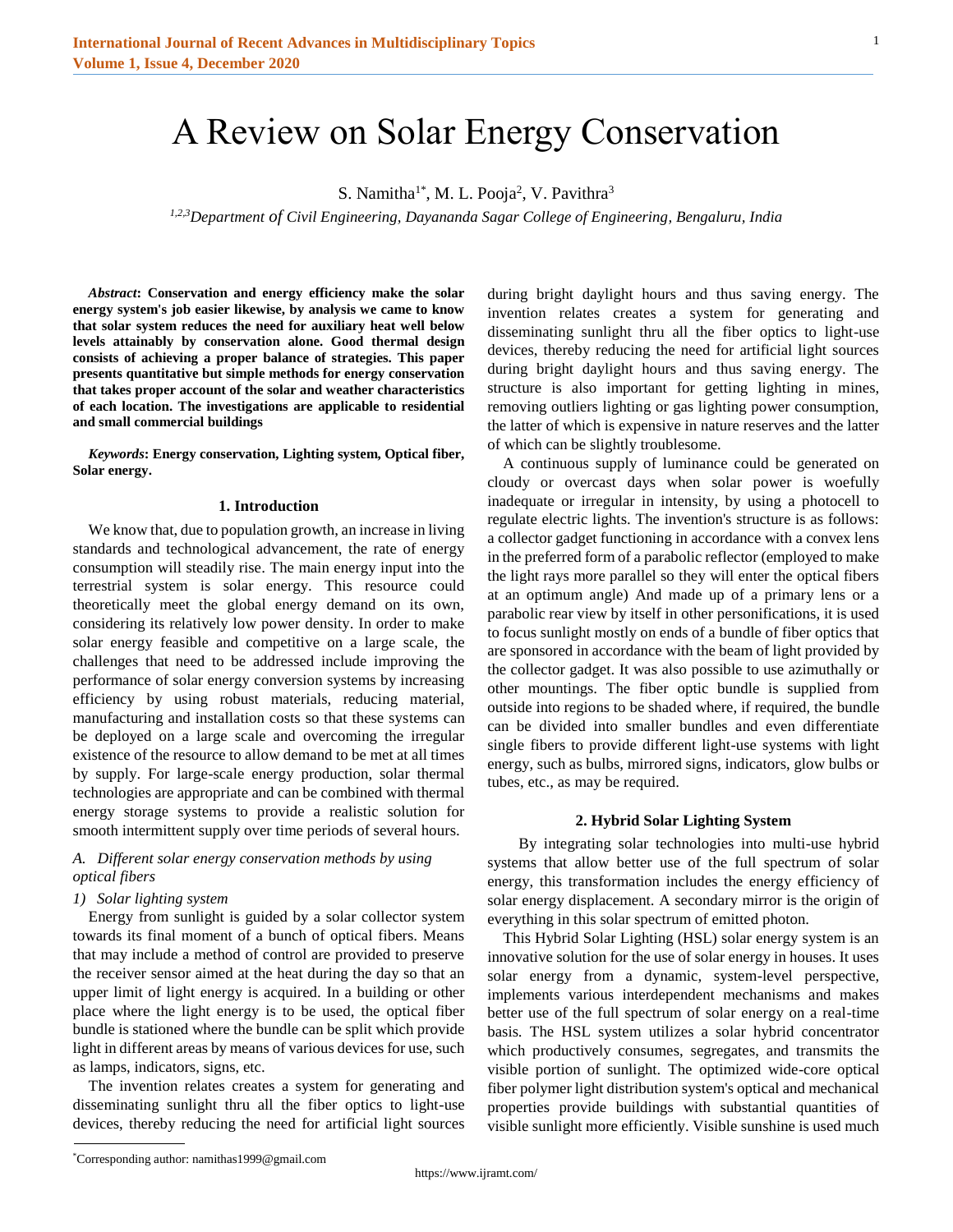more accurately than before when supplied. This innovation reroutes and more great emphasis portions of the spectrum of solar energy emanating from a standard two-axis to control solar concentrators in real time using electro-optic and/or optmechanical equipment. Analytical/experimental models and smart strategy implementation promote the use of hybrid solar lighting systems in many implementations, including industrial buildings and show lamps.

# **3. Solar Energy System with Composite Concentrating Lenses**

Consequently, the purpose of the current innovation should provide an improved condensed lens assembly for use in a solar energy device. The presented method achieves this object by using only the central part of a linear Fresnel lens where the optimum propagation performance is achieved. For example, in the central part of what would otherwise be an 86 cm wide lens, only 60 cm is used, allowing a minimum efficiency of about 85 percent. A sequence of reflective slats, called a slide assembly, are positioned in a frame and assisted on either side to mirror solar incident rays to the same intensity as the Fresnel lens focus, A wide aperture is given to reach a higher concentrations of solar radiation from either side, identical to both the Fresnel lenses.

They are at opposite angles and are separated from each other in such a way that an identical slide that is bent at a completely different perspective is not obscured in order for all slats to reflect radiation at the very same focal point depending on the distance from the center of the image. The slats may have different widths of up to about 4 cm.

For illustration, the slats would have had a diameter of 50 to 90 cm and it has the same length in this illustration as the Fresnel lens, i.e. around 240 cm. The intensity will be 180 cm down to 4 cm or 45 times if one acknowledges that the energy is concentrated on a 4 inch conduit system and a 60 cm wide Fresnel lens with 60 cm wide slip devices on either side is also believed.

### **4. Solar Greenhouse Roof**

The present invention to a process that successfully pipes visible light into a greenhouse or other shelter, but removes ultraviolet and infrared light. On one or more small focal reflectors, the system contains a multitude of large reflectors of light reflecting sunlight. The light emission is directed downwards from there to the edges of the glass plate of the "pipes"

The "pipes" are panes installed at the bottom of the greenhouse roof, placed on the surface of regular plate glass. A Tedlar film or a coated glass that blocks ultraviolet and infrared light to a limited degree will covering the full roof for safety. The specific reflectivity of broad reflectors and small focal reflectors blocks these light wavelengths as well. "However, much of the ultraviolet and infrared light is blocked during transit via the glass light "pipes". The performance from the glass light pipes is transmitted downward on plants or even other desired materials. The "pipes" of glass can be

aluminized on their flat surfaces to maximize their internal reflectivity to visible light. Because of it's absorption of infrared light, a cooling system passing through the concentrating reflectors and also through tubes mounted on the base of the roof in a close relationship with the glass pipe is carried away by energy released in the small reflectors as well as in the glass light pipes.

The innovative system is particularly suitable for growing plants, as studies have shown that plants require visible light for photosynthesis and should be maintained at an optimum temperature depending on the plant.

#### **5. Lighting System for Building**

In combination, the updated invention's lighting system involves a building with a significantly annular cross-section, with the exception of the first floor, a collector of sunlight installed at the top of the building in order to replicate sunlight. In a cylindrical open space indicated by the annulus of the building, the light radiator is disposed of as a light conductor to conduct the sunlight collected by the sunlight collector and a light radiator to glow the sunlight carried out by the light conductor.

In accordance with the new eureka moment, sunlight is essential in every room in a building, including spaces that have seldom been used, such as the basement and groundwater pit. Optical cables absorb the sunlight and direct it to light radiators configured in the house's targeted spaces.

The basement has a water cistern in it to provide a shelter in case of emergencies, while the groundwater pit that is also illuminated by the sunlight carried out is ideal for growing fish, plants, and other foodstuffs.The building is significantly annular except for its first floor, so that a cylindrical open space is formed within it and also illuminated by sunlight, thus taking daylight even into the radially innermost spaces of the building. The aim of the current innovation is to provide a lighting system which improves the utility of the entire annular or substantially annular building. Another purpose of the new breakthrough is to provide a lighting device that promotes the effective use of the previously ignored subordinate spaces of a building, thus significantly exploiting the building's usefulness. It is another object of the present invention to provide a generally improved lighting system for building.

## **6. Optical Energy Collecting and Transmitting Apparatus Using Tubular Light Transmitting Element**

In one aspect of the present invention, a tubular refractive index device for transmitting optical energy from a light source to a designated spot encompasses a tubular member made of silica glass and a bore specified by the tubular member. Thus, optical energy is transmitted through both the tubular member and the bore. In perhaps a aspect of the major advance, a tubular light transmission assembly transmits optical energy from a light source to a target location and has a range of tubular light transmitting methodologies. A silica glass tubular member and a tubular member bore are used in each of the tubular units, so that optical energy is transmitted through the tubular member.